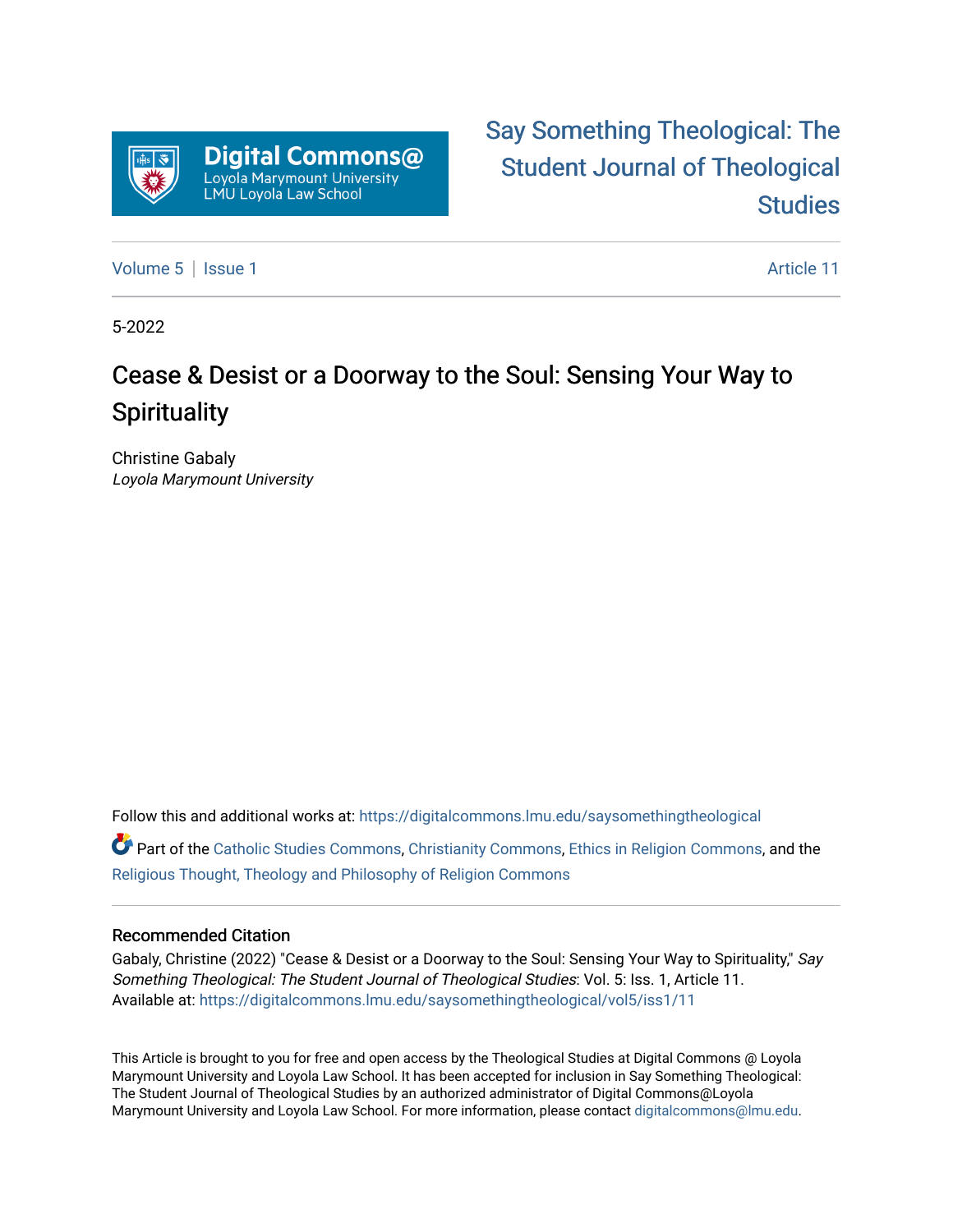

# **Cease & Desist or a Doorway to the Soul: Sensing Your Way to Spirituality** By Christine Gabaly

**Abstract:** This paper will argue that yoga is not just a mind-body practice, but a spiritual practice that is experienced through the body and the senses, including sight, sound and physical sensation. This is of importance because most of the emphasis within yoga scholarship is on the mind as the doorway to spiritual practice and not the sensory experience as the key to opening the door. We will look at two important passages within *The Yoga Sūtras of Patañjali* and *The Bhagavad Gītā,* and compare how they differ. We will also analyze two spiritual doorways: the mind and the heart. Feelings and emotions often seem to be absent from yogic practices, or there seems to be a misconception that we need to rid the self of feelings and emotions within our practice. Meditation is a common practice found within world religions. One sits quietly contemplating an aspect of the divine. But what happens next in reality? The mind likes being given things to do, and points of focus help draw our awareness and attention to where we would like to direct it. A variety of practices can help us in our efforts to concentrate, many of which involve our senses, such as *mantra*. In addition to the sense of sound, our sense of sight and touch is also often used within meditative practices, such as *yantra, mudra* and *mandala.* In our meditative practices, are we really telling our minds to cease and desist? Stop thinking. Stop feeling. Stop sensing. Is that what we are really saying? What would a world without senses look, sound, smell, taste, and feel like? Yoga is a sensory spiritual practice that is experienced by the heart-mind through all of the senses, a completely immersive experience. Yoga is a spiritual practice that is experienced by the whole person, heart and mind, through the body and senses. It is felt.

**Keywords:** Yoga, Heart-Mind, Senses and Sensation, Meditation, Experience (Religion), Spirituality

# **I. Introduction**

From community centers offering classes in prenatal yoga and yoga for mommy and me, to yoga in daycares and assisted-living centers, the popularity of yoga has exploded in the West. Countless styles and lineages exist: ashtanga, Iyengar, vinyasa, restorative, and so on. Recently there has been the

*Say Something Theological: The Student Journal of Loyola Marymount University Theological Studies*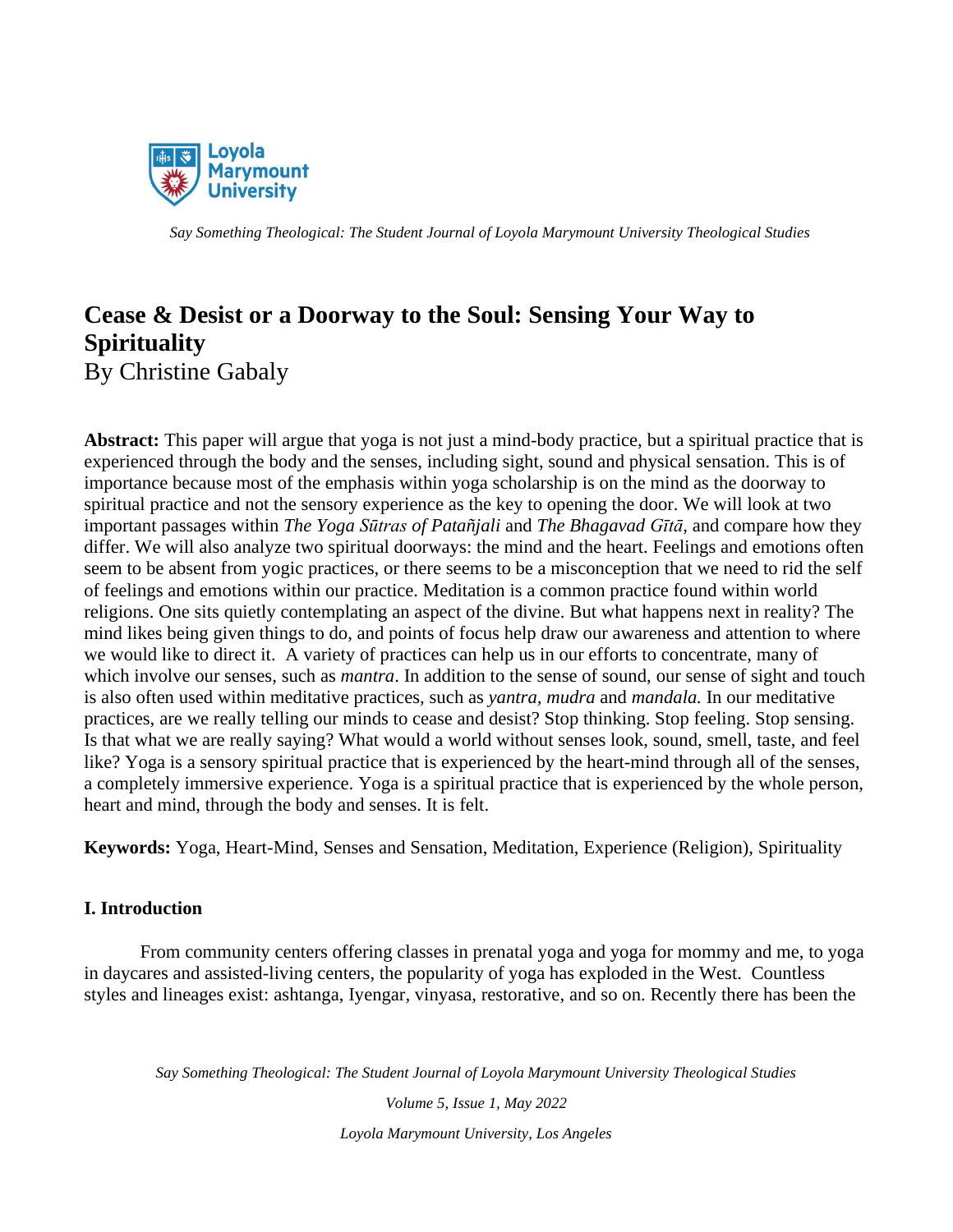

question of authenticity, and what is authentic yoga. This leads us to the question: what is yoga? First, yoga is not one discipline or practice, and it has been in a constant state of change over the millennia. Second, to attempt to answer that question fully would require much historical analysis, as well as analysis of philosophies and religions of the Indus Valley and beyond.<sup>1</sup> In this paper, I will argue that both the mind and the heart are equally important spiritual doorways unlocked by the practices of yoga and that our senses become the key.

We will look at two primary texts relevant to this discussion, *The Yoga Sūtras of Patañjali* and *The Bhagavad Gītā. The Yoga Sūtras of Patañjali* is used significantly within the process of yoga teacher training, and thus is an important resource. The *Bhagavad Gītā* exemplifies equal importance within Hinduism as well as yoga teacher training. My paper focuses on yoga being not only a mind-body practice, but a spiritual practice that is experienced through the body and the senses, including sight, sound and physical sensation. We will also analyze two spiritual doorways, specifically the mind and heart. While most people who seek out a yoga class for the first time are not looking for spiritual help or guidance, yoga often acts a door into the subtler aspects of our being, like feelings, emotions and thoughts, and can even lead us to contemplate our intellectual and spiritual natures.

The mind is most often the point of focus in yoga practice, but there exists its counterpart point of focus, the heart. In this paper I will argue that both the mind and heart are equally important, despite the emphasis that is placed on the mind over the heart. I will also explain how practices which involve our senses help us to embody the sacred nature of the divine. So while the mind might seem like it gets all of the focus of our attention in our yoga practice, the heart is more than just a supporting cast member.

# **II. Analysis of** *The Yoga Sūtras of Patañjali* **and** *The Bhagavad Gītā*

"Yogaś citta vrtti nirodhah. The restraint of the modifications of the mind-stuff is Yoga."<sup>2</sup> This is the definition of yoga according to Patañjali. Yoga Sūtra 1.2 is also considered the ultimate goal of yoga. Some may translate this slightly differently: stilling the mind, cessation of the thought-waves, and so on. In *Yoga and the Luminous: Patañjali's Spiritual Path to Freedom*, Christopher Chapple offers the following translation from the Sanskrit:

*Say Something Theological: The Student Journal of Loyola Marymount University Theological Studies*

*Volume 5, Issue 1, May 2022*

<sup>1</sup> Stuart Ray Sarbacker, *Tracing the Path of Yoga: The History and Philosophy of Indian Mind-Body Discipline* (Albany: State University of New York Press, 2021) 1-7.

<sup>2</sup> Patañjali, *The Yoga Sūtras of Patañjali: Translation and Commentary by Sri Swami Satchidananda* (Buckingham: Integral Yoga Publications, 2013), 3.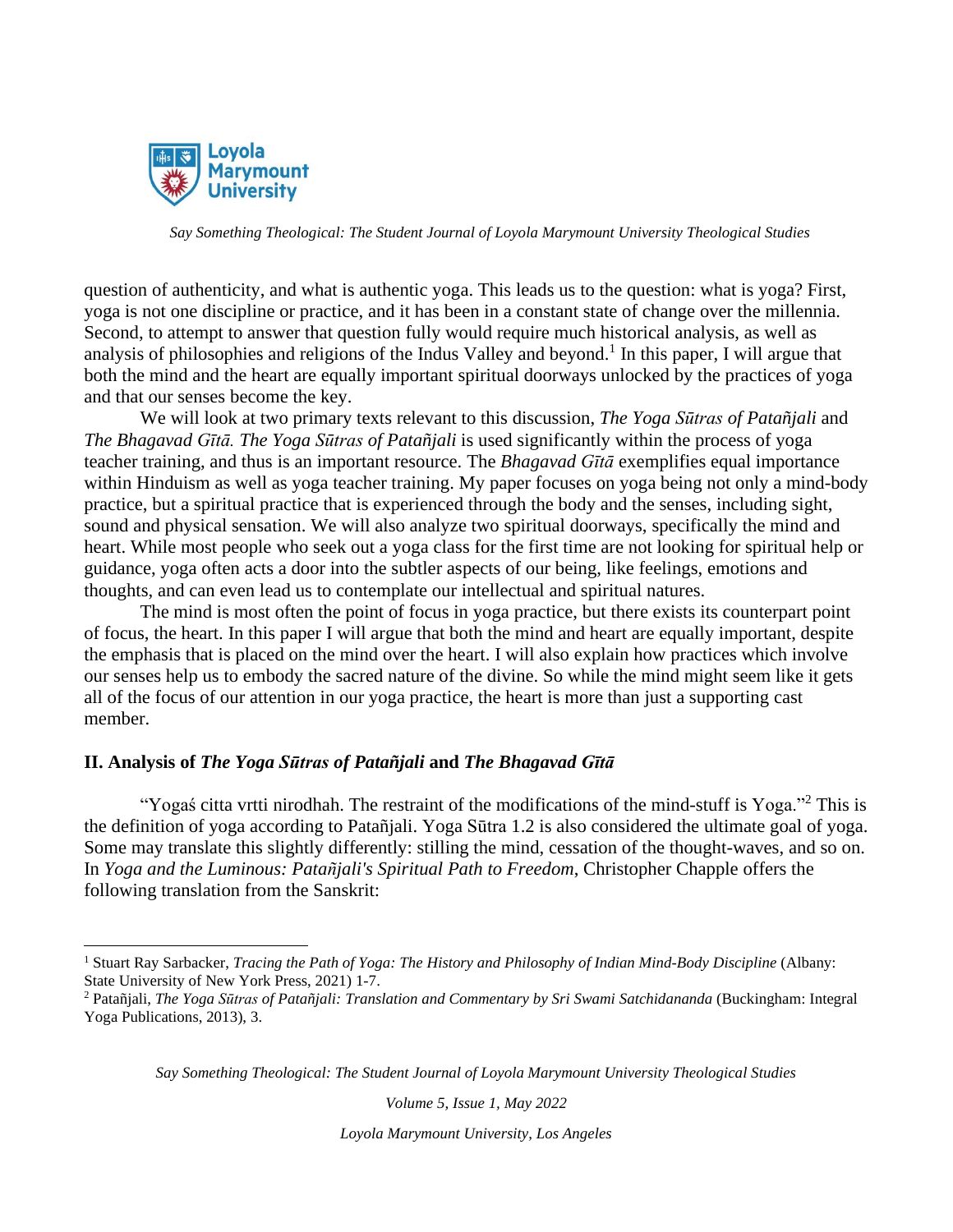

*yogaś* - union, connection, joining *citta* - mind, reason, intelligence *vṛtti* - modification, turning, fluctuations *nirodhaḥ* - restraint, control, suppression "Yoga is the restraint of the fluctuations of the mind."<sup>3</sup>

*The Yoga Sūtras of Patañjali* are often used in 200-hour yoga teacher trainings, and much emphasis is placed upon this sutra which shows up very early in the text. Of the 196 yoga *sūtras* only 3 *sūtras* are about *āsana*, the physical portion of the practice. But much attention is given to the mental aspects of yoga. Of the 8 limbs of yoga that Patañjali describes, the last 3 limbs of yoga are varying degrees of mind practices, or stages of meditation: *dhāranā* (concentration), *dhyāna* (meditation) and *samādhi* (meditative absorption). And the fifth limb of yoga, *pratyāhāra*, is a withdrawal of the senses. Patañjali makes a clear distinction here, an emphasis on the mind and thoughts and an avoidance of the sensory.

Contrast this with *The Bhagavad Gītā.* The following passage from Chapter 8 of the text is Krishna's response to Arjuna's question about what one should do at the hour of death if one wants to be united with Krishna:

> Remembering me at the time of death, close down the doors of the senses and place the mind in the heart. Then, while absorbed in meditation, focus all energy upwards to the head. Repeating in this state the divine name, the syllable *Om* that represents the changeless Brahman, you will go forth from the body and attain the supreme goal.<sup>4</sup>

In this context, the mind is directed to the heart and *prāna*, energy, is directed to the head. The *mantra Om* is used to connect with Krishna. The differentiation is subtle, but it is clear that the heart is the area of focus. The mind is contained in the heart, and at least at the hour of death, meditation is a heart-based practice. It is also interesting to note the use of sound at the final moments of life, the *mantra Om*. *Mantra* is a sensory practice. We hear the sound with our sense of hearing. But we also feel the sound through vibrations.

# **III. Spiritual Doorways: Mind vs. Heart**

*Say Something Theological: The Student Journal of Loyola Marymount University Theological Studies*

*Volume 5, Issue 1, May 2022*

<sup>3</sup> Christopher Key Chapple and Patañjali, *Yoga and the Luminous: Patañjali's Spiritual Path to Freedom* (State University of New York Press, 2008), 143.

<sup>4</sup> Eknath Easwaran, *The Bhagavad Gita: Introduced and Translated by Eknath Easwaran* (Tomales, CA: Nilgiri Press, 2007), 166-67.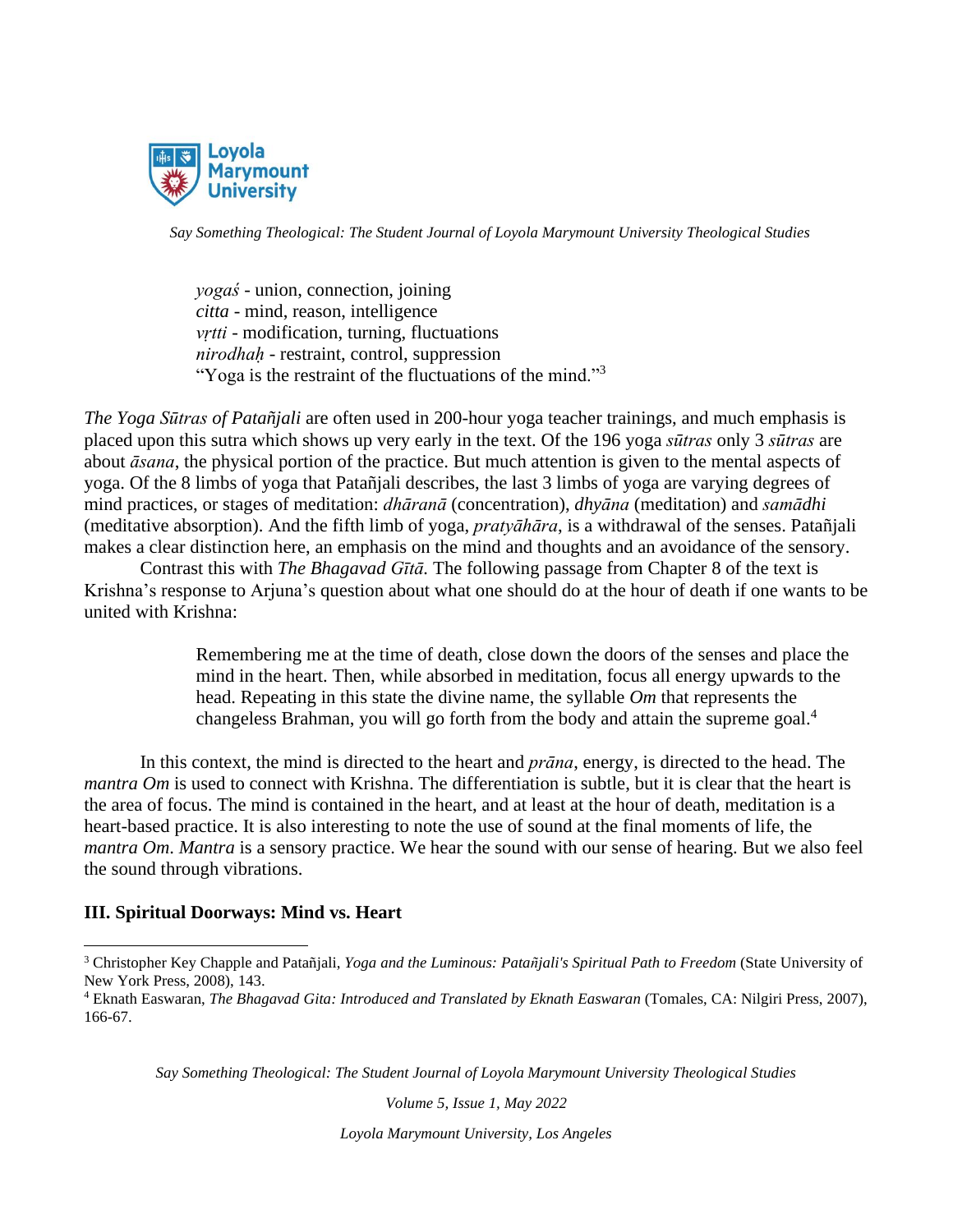

Eknath Easwaran, in his commentary on this passage, goes on to say, "When consciousness has been withdrawn from these gates, Krishna says, 'the mind is placed ['locked up'] in the heart.' (8:12) Here, as in Christian mysticism, it is the heart and not the head that is taken to be the home of the soul. Probably what is meant is the heart *chakra*, the center of consciousness corresponding to the center of the chest."<sup>5</sup> *Chakras* are energetic centers that affect our physical, emotional, mental and spiritual wellbeing. In a simplified model, there are seven chakras: root chakra (*mūlādhāra*); sacral chakra (*svādhisthāna*); solar plexis chakra (*manipūra*); heart chakra (*anāhata*); throat chakra (*viśuddha*); third eye chakra (*ājñā*); crown chakra (*sahasrāra*). The first three chakras provide the foundation for living our life from our higher self. If we feel safe and secure (*mūlādhāra*), with a passion for life but without attachments or aversions (*svādhisthāna*), along with courage and strength (*manipūra*), then this allows us to live our life from our spiritual home, the heart. The *anāhata* is the center of love and compassion. Home is where the heart is, and the soul resides within.

Many may think of the mind as being located in the head, but it is unclear where the mind truly resides. This was even a matter of debate amongst philosophers: Hippocrates, Socrates and Plato viewed the brain as where intelligence resided, whereas Aristotle located mental thought within the heart. More recently, things became even more interesting when neuroscientists discovered that the heart does indeed have a nerve plexus made up of neurons very much like the brain and that the heart emits electromagnetic waves that when functioning well, are in sync with the brain.<sup>6</sup> Intuitively, we can feel these distinctions, and sometimes even discern between the two by observing if we are thinking with our heart or our head and evaluating whether we should let our heart or our head lead the way. When the heart and head are in agreement it is easy to decide but often times they are not in agreement, and perhaps when one is speaking more loudly than the other one goes unheard. Which leads to another question, who exactly is in charge? Do we let the mind or heart steer? Do we make decisions based upon what we think or what we feel? Does the thinking mind or the feeling heart lead? Or is it even possible to invert that? Allow the heart to think and the mind to feel?

# **IV. Psychology: Mind vs Heart Pathways**

Feelings and emotions often seem to be absent from yogic practices, or there seems to be a misconception that we need to rid the self of feelings and emotions within the practice. Georg Feuerstein

*Say Something Theological: The Student Journal of Loyola Marymount University Theological Studies*

*Volume 5, Issue 1, May 2022*

<sup>5</sup> Easwaran, *The Bhagavad Gita,* 160*.*

<sup>6</sup> Georg Feuerstein, *The Psychology of Yoga: Integrating Eastern and Western Approaches for Understanding the Mind* (Boston: Shambhala, 2014), 101-2.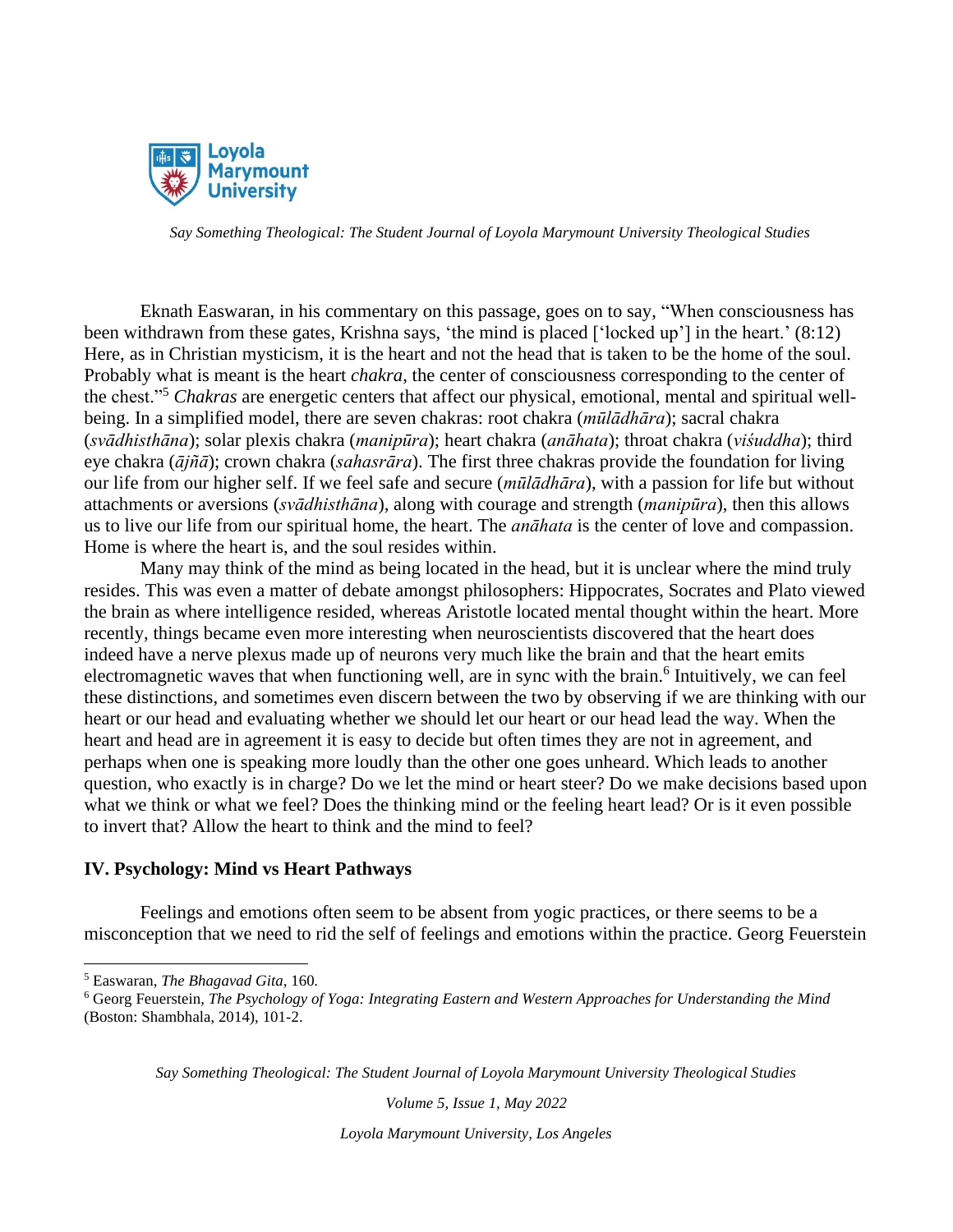

cites the work of American psychiatrist, and Buddhist practitioner, Mark Epstein, about working with emotions. "Epstein argues that we ought not to negate, or transcend, our affects or suppress them in meditation but allow them to surface fully while witnessing them through the practice of mindfulness."<sup>7</sup> It is not uncommon to hear in meditation practices, that if a thought arises, note it, and send it on its way. But this rhetoric is clearly an act of suppression. Being a witness to what is present within, thoughts, feelings and emotions, working with them in a mindful way, or with a qualified mental health therapist is a more compassionate form of practice.

# **V. Mind & Heart: Thinking, Feeling, Sensing**

Meditation is a common practice found within world religions. A moment of silence is observed, generally with little to no direction. But then what happens next in reality? What goes through our mind? Work deadlines might pop into the mind, perhaps a grocery list item or an appointment that needs to be made, or any other random thought that may come knocking on our door. The mind likes being given things to do, and points of focus help draw our awareness and attention to where we would like to direct it.

One such point of focus is *mantra*. *Mantra* is a practice that uses the repetition of a word or sound. *Mantra* can take various forms such as invoking the name of a deity (e.g., Shiva, Krishna, Rama), *bij* sounds (e.g., *LAM, VAM, RAM*), a phrase (e.g., *om mani padme hum*) and so on. *Mantra* can be chanted or sung so there is an auditory component, the sense of sound, and also a vibrational component, the felt sense in the body. Visualizations can be incorporated within this practice as well. For example, a *mantra* can be devotional in nature and chanted visualizing the deity being named, or in the case of a *bij* sound, awareness can be drawn to the corresponding chakra (e.g., the heart for *YAM*).

Chanting can be found in many world religions outside of Hinduism, Buddhism and Jainism. Growing up I experienced the chanting of the liturgy in the Armenian Apostolic Church. The practice of chanting, and listening to chanting, is a powerful experience because it is a practice that is felt. My father who was raised Catholic, and only knew a few words of Armenian, was always incredibly moved by these services, and in particular, was drawn to the chanting. That is why I believe that the practice of *mantra* chanting acts as a doorway to the spiritual aspects of yoga. It is a devotional, heart-centered practice and it is experienced through the senses.

In Tantric Śākta traditions, in addition to visualization of the deity, *mantra, yantra, mudra* and *mandala* are part of meditation practices. *Yantras* and *mandalas* are used as visual aids for meditation to

<sup>7</sup> Feuerstein, *The Psychology of Yoga*, 121-22.

*Say Something Theological: The Student Journal of Loyola Marymount University Theological Studies*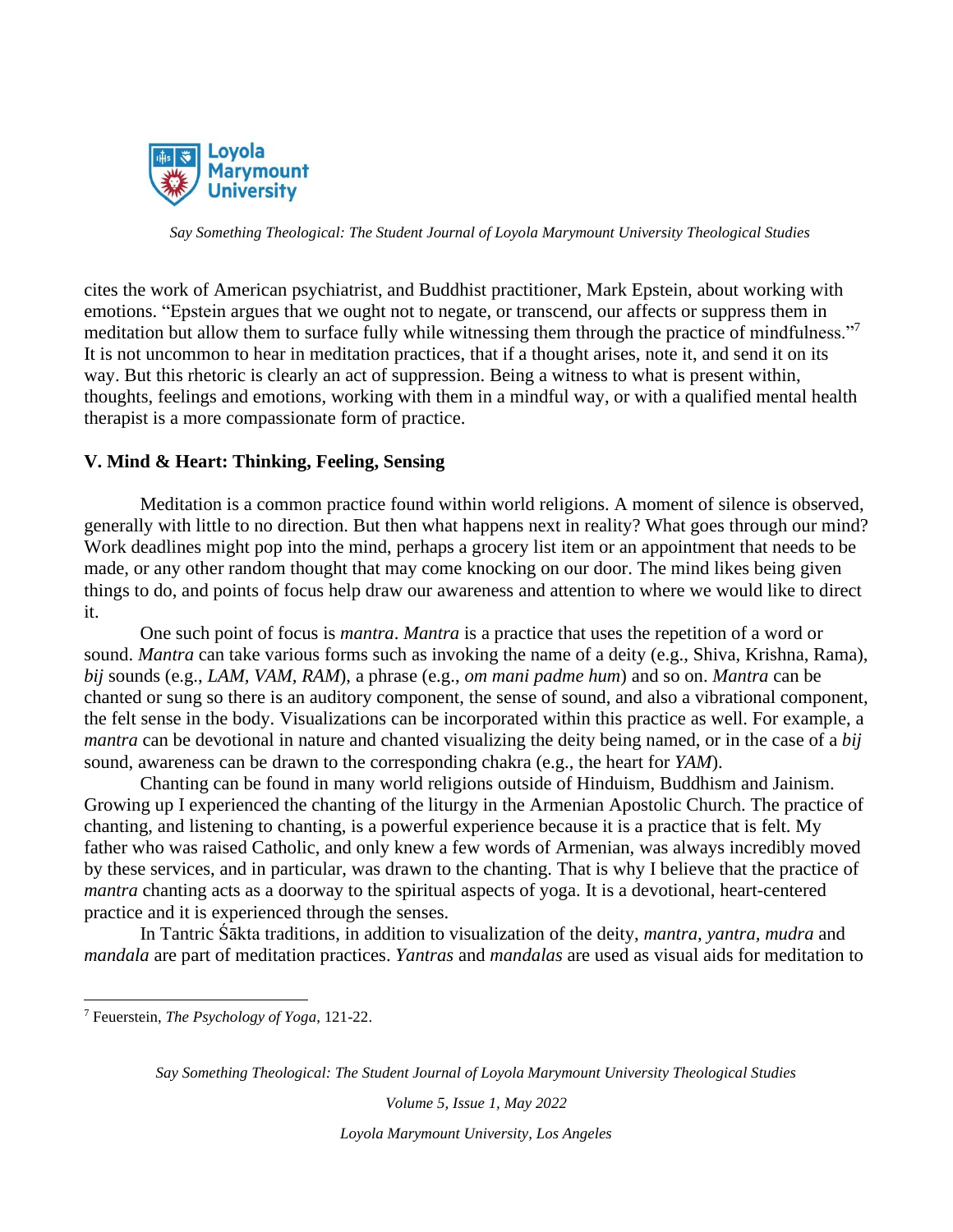

help focus concentration. And *mudra* acts as another felt sense, that of touch, based on the positioning of the fingers. So, the senses of sight, sound and touch are employed by the practitioner.<sup>8</sup> Henrich Zimmer explains these practices in his book, *Philosophies of India*. In Tantric meditation, the practitioner utilizes "eloquent postures of the hands and body (*mudrā*), and the meditative placing of the tips of the fingers and palm of the right hand on various parts of the body, accompanied by mantra (*nyāsa*), assist him in this process, as well as in that of welcoming the god into the image or yantra. The two processes are reciprocal, and constitute the whole mystery of ritualistic transubstantiation."<sup>9</sup> Zimmer goes on to draw a comparison to "an example of *nyāsa* in Christian worship" and that is "the making of the sign of the cross, touching first the forehead ("in the name of the Father"), then the breast ("and of the Son"), the left shoulder ("and of the Holy-"), right shoulder ("-Ghost"), and finally bringing the palms together in the position of salutation known to the Hindus as *añjali*, which is the classic Christian mudrā of prayer  $(^{\circ}$ Amen').<sup>10</sup>

Meditative tools are also used within Buddhism where *mandalas*, *tankas* and sand-paintings are used as aids to meditation. Within Christianity, church walls are adorned with art depicting Jesus, Mary, religious saints for contemplation. If our minds do happen to wander in church, there are a variety of rich images to remind us of where our thoughts should be focused. Even the distractions of what is going on in the outside world are in some ways removed. Stained glass allows the light to shine in but doesn't allow our sense of sight to be distracted by what's going on outside on the other side of the glass, instead our eyes are met by the image of Jesus or a lamb or a flower.

# **VI. Yoga Therapy: Healing**

It is helpful here to also look at mindfulness in yoga therapy-based practices such as iRest, a mindfulness meditation practice developed by Dr. Richard Miller. Mindfulness practices are used to work with thoughts, feelings and emotions. One such practice is what is called "Welcoming Opposites" opposites of thoughts, feelings and emotions. Sensory practices such as "Bodysensing" and "Breathsensing" are also exercises used within sessions.<sup>11</sup> The purpose of these exercises is to move

*Say Something Theological: The Student Journal of Loyola Marymount University Theological Studies*

*Volume 5, Issue 1, May 2022*

<sup>8</sup> Madhu Khanna, "Yantra and Cakra in Tantric Meditation," in *Asian Traditions of Meditation*, ed. Halvor Eifring (Honolulu: University of Hawai'i Press, 2016), 71-72 [http://www.jstor.org/stable/j.ctvvn7fs.8.](http://www.jstor.org/stable/j.ctvvn7fs.8)

<sup>9</sup> Heinrich Robert Zimmer and Joseph Campbell, *Philosophies of India* (Princeton: Princeton University Press, 2020), 585- 586.

<sup>10</sup> Zimmer and Campbell, *Philosophies of India,* 586.

<sup>11</sup> Richard C. Miller, *The IRest Program for Healing PTSD: A Proven-Effective Approach to Using Yoga Nidra Meditation and Deep Relaxation Techniques to Overcome Trauma* (Oakland: New Harbinger Publications, 2015), 24.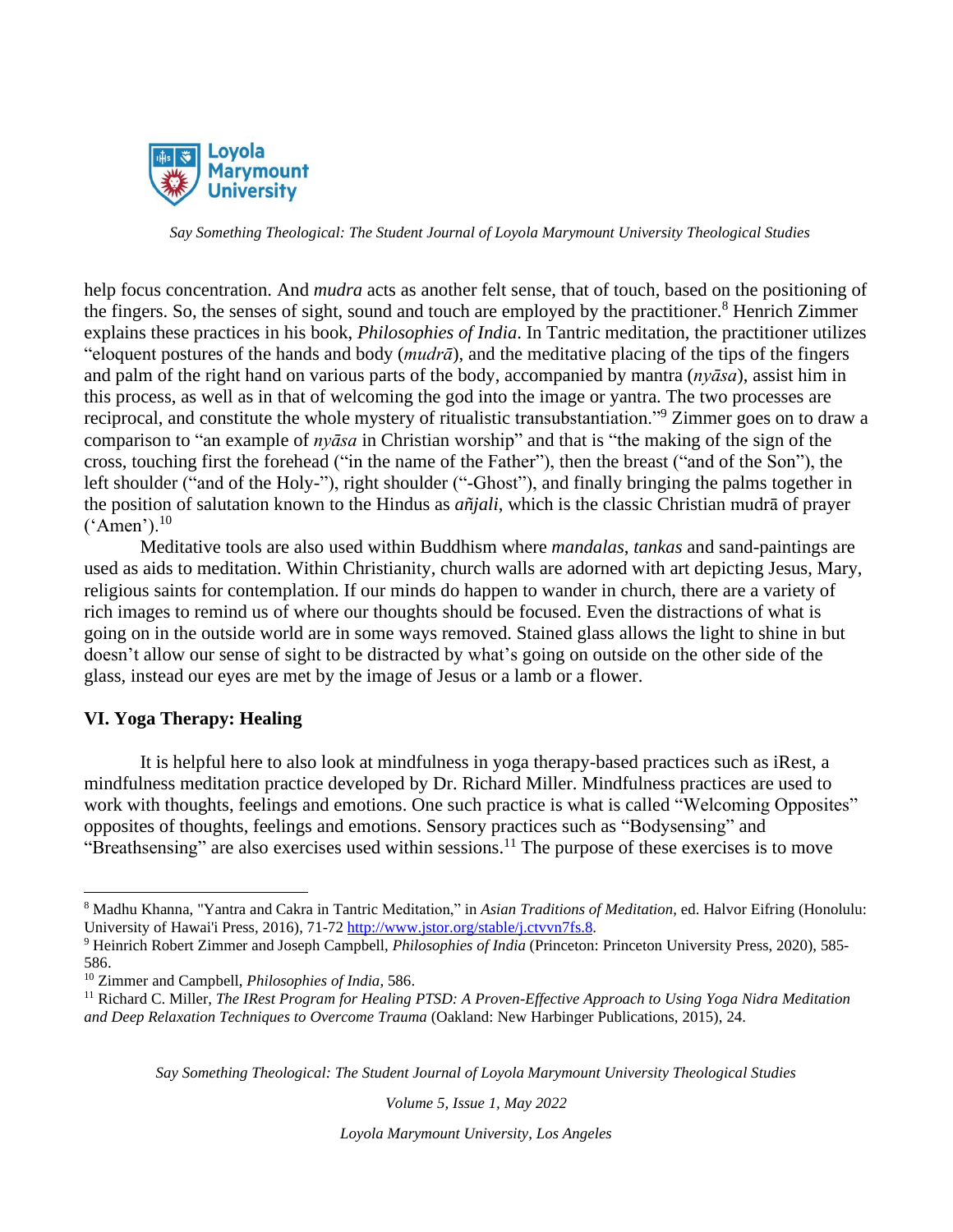

from the thinking mind to the feeling heart. As human beings we are more than our mind. We are living, feeling beings. We experience the world through our senses. Dr. Miller created iRest based on the teachings of Yoga Nidra. The practice of Yoga Nidra, or *yogic sleep,* is a body-based, deep-relaxation practice where the practitioner rotates their awareness to different parts of the body. These practices have been used effectively with those suffering from PTSD.

While not necessarily a counterargument to the benefits of Yoga Nidra, and other relaxationbased practices, Mark Singleton notes that these practices cannot be traced back to pre-modern yoga, but are derived largely from techniques of "proprioceptive relaxation developed in nineteenth- and twentieth-century Europe and America."<sup>12</sup> So it must be acknowledged that because these practices cannot trace their roots back to India, these sensory relaxation practices might not fall under Stuart Ray Sarbacker's definition of yoga. But since the scope of this paper is not trying to make any claims as to what falls under the label of authentic yoga, and the intent is merely to lay out what yoga means to the author; the origins of Yoga Nidra are not relevant.

While *mantra* is practiced mostly for spiritual purposes, it is not surprising to read that *mantra* may also have physical and mental health benefits as well. In an article written by Julie K. Staples for *Yoga Therapy Today*, various studies were cited about the benefits of *mantra* meditation. One study by the *British Medical Journal* found that *mantra* such as 'om-mani-padme-om' or the Ave Maria (Hail Mary) in Latin were found to slow the breath rate and those with long-term *mantra* meditation practices were found to have lower blood pressure and higher brain oxygen saturation. The results also supported the idea that the vibration and/or meaning of the *mantra* were responsible for the effects. A separate study conducted by Duke University found that participants reported decreased stress and anxiety and improved moods after a 4-week daily *mantra* meditation practice. Results from these and other studies have been promising and have shown that *mantra* meditation works on physical, cognitive, emotional and spiritual levels. Functional magnetic resonance imaging has shown that *mantra* activates the area of the brain responsible for staying focused on a phrase, including the motor control network, the premotor and supplementary motor cortices and the putamen.<sup>13</sup>

# **VII. Cease and Desist**

When we read the *The Yoga Sūtras* and think about the mind within the context of meditation, we often get the impression that we are giving the mind an order to stop thinking. That works about as

*Say Something Theological: The Student Journal of Loyola Marymount University Theological Studies*

*Volume 5, Issue 1, May 2022*

<sup>12</sup> Mark Singleton, "Salvation through Relaxation: Proprioceptive Therapy and Its Relationship to Yoga," *Journal of Contemporary Religion* 20, no. 3 (October 2005): 301.

<sup>13</sup> Julie K. Staples, "The Science of Mantra," *Yoga Therapy Today* (Spring 2018): 14–16.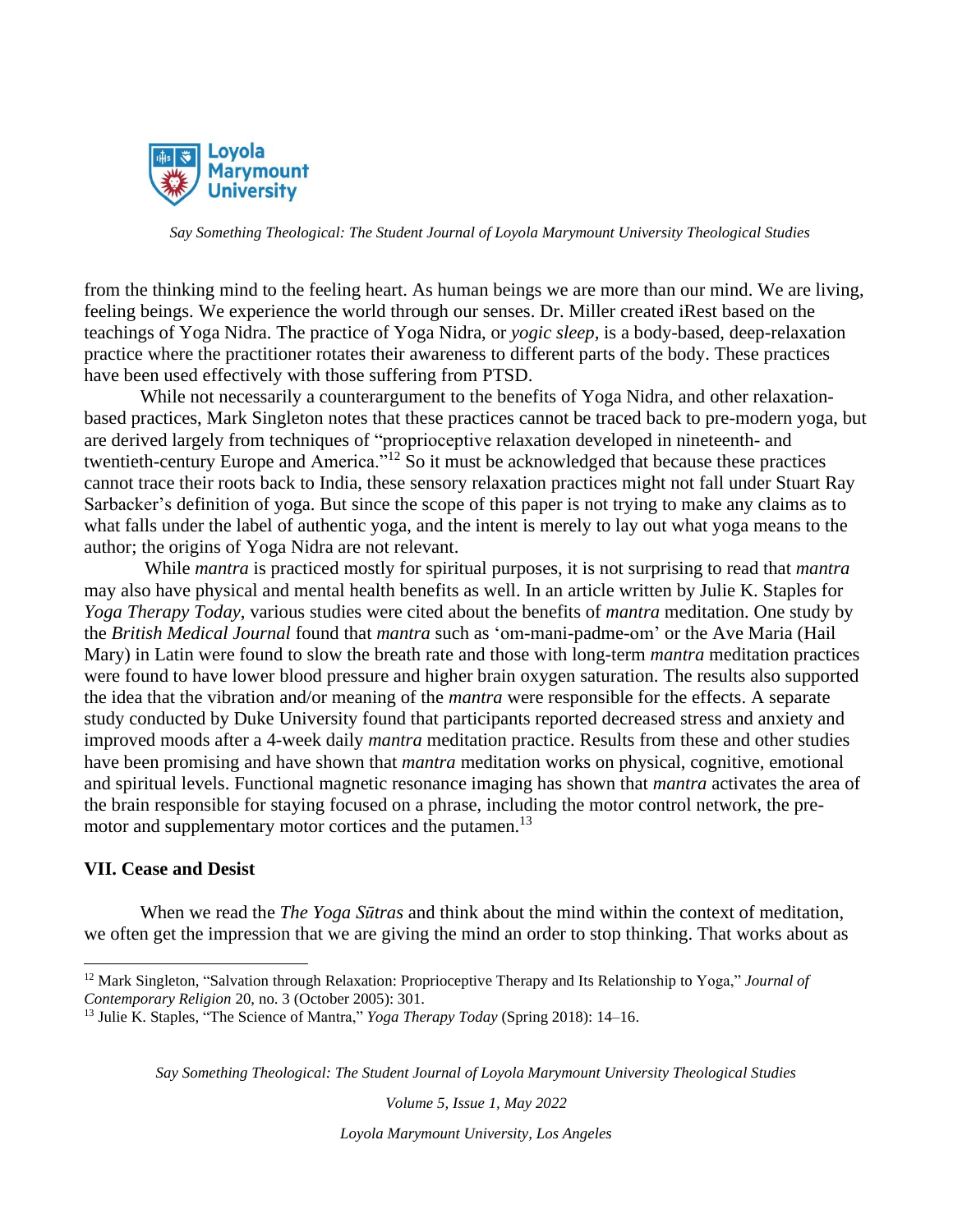

well as telling a person who is feeling stressed to just relax. In yogic practices, are we really telling our minds to cease and desist? Stop thinking. Stop feeling. Stop sensing. Is that what we are really saying? Perhaps where we start to get a little confused is when we read about the 5th limb of yoga, *pratyāhāra*, a withdrawal of the senses. And by reading this we start to think of our senses as a bad thing. But what would a world without senses look, sound, smell, taste and feel like? Is our quest for experiencing *dhyāna*, meditation, telling us to stop being a human being without thoughts, feeling and emotions? And what would a world like that be? Yoga is often thought of as cessative in nature, a restraining of the mind and a turning away from the world. While it is often thought that all external awareness is turned off in yoga "the world of the senses and the objects of senses is the portal to the stabilization of the mind. Yoga does not call for the obliteration of mind, but for the taming of mind."<sup>14</sup> Using external objects and our senses are methods for experiencing our inner selves and become the keys to unlocking spiritual doorways so 'When the power of absorption [samādhi] transcends the particular external object or thought and reaches into the depth of one's psychic structures (buddhi), then one attains the state of nirbīja samādhi, through which the underlying structures of the mind become purified'.<sup>15</sup>

# **VIII. Yoga: A Sensory Spiritual 4D-Movie of the Heart and Mind**

Where does this all lead us? I like to think of yoga as a sensory spiritual practice, that is experienced by the heart-mind through all of the senses, a completely immersive experience. The practice of meditative absorption takes work. When we use our meditative tools, be it *mantra*, *mudra*, *mandala, yantra, tanka* or other images, be it our senses, sight, sound or physical sensations, these tools may allow us to go deeper into an experience. Just like in *āsana*, props may make us feel more comfortable in a posture. Meditative tools can act as props that can allow us to go deeper into our meditation practice. We often hear yoga teachers saying in class that modifying a posture or using props does not make it lesser yoga, and the same should be held for our meditative practices, not just the *āsana* practice. Others may liken it to training wheels and say at some point those training wheels come off, but do they really need to if that is the only way a person is able to reap the benefits of the practice? In reality, most of us never make it beyond the practice of *dhāranā*, the practice of concentration, and that's ok.

*Say Something Theological: The Student Journal of Loyola Marymount University Theological Studies*

*Volume 5, Issue 1, May 2022*

<sup>14</sup> Christopher Key Chapple, "Activity, Cessation and a Return to Origins in the Yoga Sūtra," in *Thinking with the Yoga Sutra of Patañjali : Translation and Interpretation*, ed.Christopher Key Chapple and Ana Laura Funes Maderey (Lanham: Lexington Books, 2019), 198.

<sup>&</sup>lt;sup>15</sup> Chapple, "Activity, Cessation and a Return to Origins in the Yoga Sūtra," 197.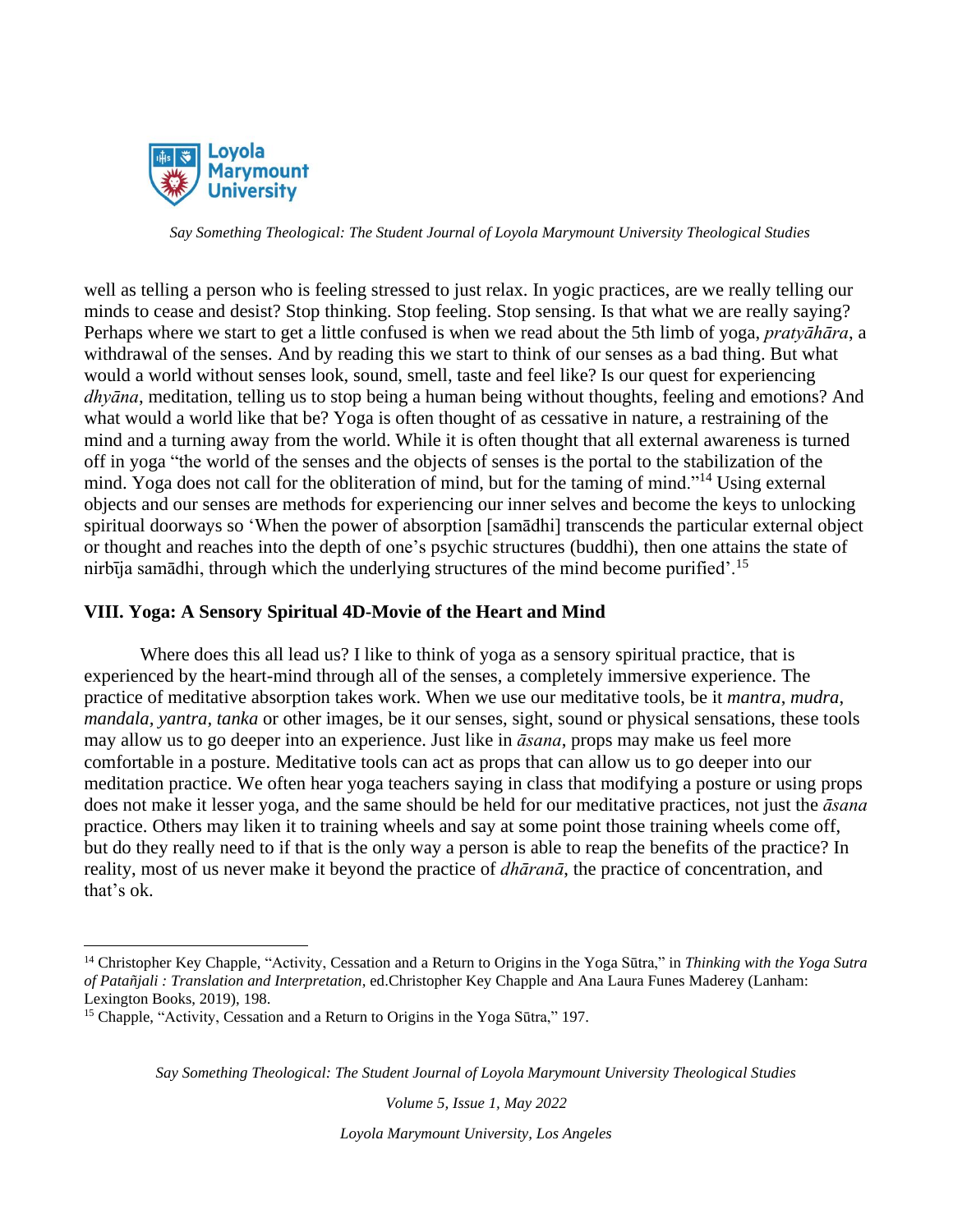

#### **IX. Conclusion**

As seen in *The Bhagavad Gītā* and *The Yoga Sūtras of Patañjali,* the mind and the heart are of equal importance. While *The Yoga Sūtras of Patañjali* does place focus on the practices of the mind and withdrawal of the senses, this does not mean that the heart and senses are absent from yoga. At the hour of death, the heart becomes the point of focus as one prepares to make the transition to unite with God. The heart is the home of the Soul. As human beings, we experience thoughts, feelings and emotions. Meditative tools found within the practices of yoga that employ the senses can help to cultivate thoughts and feelings as a means to finding union with the divine, and the nature of the divine within. These meditative tools can even be healing, body and Soul. While from certain perspectives yoga may appear to the cessative in practice, looking through another lens, yoga can be a sensory spiritual practice. The world around us becomes part of our practice, a completely immersive experience, sight, sound, feeling, where we are full participants. As stated earlier in this paper, *yogaś* can be translated to mean "union, connection, joining." Thus, through the means of yoga one may find union, with the world around us, the world within us, and that which is divine.

# **X. Epilogue**

My father died of COVID-19 in May of 2020 while in the hospital. We had to say our goodbyes through Zoom. Three months later, my mother entered in-home hospice in August of 2020. On a Saturday evening in mid-August, after a full day of being visited by family members, I said goodnight to my mother. I was just about to retire for the night on the sofa across from my mother's hospital bed. My mother looked up at me, the expression on her face reminded me of a scared little girl. In that moment, I thought of the passage from *The Bhagavad Gītā* that I drew upon earlier in this paper. And I thought to myself, put all of your thoughts to God. And I also knew in that moment that my mother knew this and I didn't need to verbalize what she already knew. In the next moment, wordlessly, my mother put her hands together in prayer, her eyes and her hands pointing towards the ceiling. And then her hands opened like a lotus flower, hands held apart gazing upwards, a gesture that said everything she was thinking and feeling. She wanted to be united with God. My mother passed away the next morning. Many of us don't think about the moment of death on a daily basis. But that moment of transition is one of the most important sacred moments of life. And in that moment, we draw our minds to our heart, and put our thoughts to God, to divine union with the eternal.

*Say Something Theological: The Student Journal of Loyola Marymount University Theological Studies*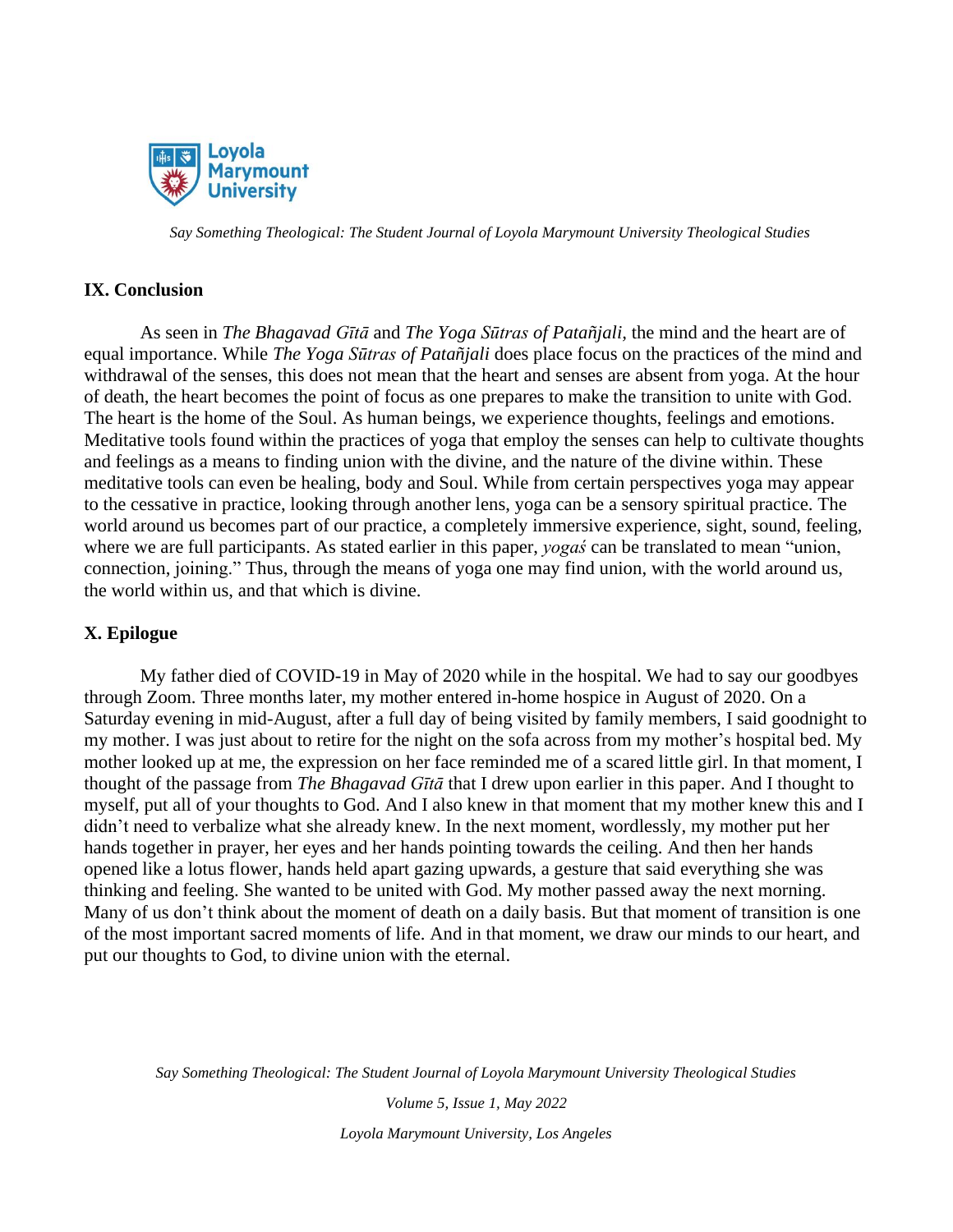

# **Bibliography**

- Chapple, Christopher Key. "Activity, Cessation and a Return to Origins in the Yoga Sūtra." In *Thinking with the Yoga Sutra of Patañjali : Translation and Interpretation*, edited by Christopher Key Chapple and Ana Laura Funes Maderey, 185-201. Lanham: Lexington Books, 2019.
- Chapple, Christopher Key, and Patañjali . *Yoga and the Luminous: Patañjali's Spiritual Path to Freedom*. State University of New York Press, 2008.
- Easwaran, Eknath. *The Bhagavad Gita: Introduced and Translated by Eknath Easwaran*. Tomales, CA: Nilgiri Press, 2007.
- Feuerstein, Georg. *The Psychology of Yoga: Integrating Eastern and Western Approaches for Understanding the Mind*. Boston: Shambhala, 2014.
- Khanna, Madhu. "Yantra and Cakra in Tantric Meditation." in *Asian Traditions of Meditation*, edited by Halvor Eifring, 71-92. Honolulu: University of Hawai'i Press, 2016. [http://www.jstor.org/stable/j.ctvvn7fs.8.](http://www.jstor.org/stable/j.ctvvn7fs.8)
- Miller, Richard C. *The IRest Program for Healing PTSD: A Proven-Effective Approach to Using Yoga Nidra Meditation and Deep Relaxation Techniques to Overcome Trauma.* Oakland: New Harbinger Publications, 2015.
- Patañjali. *The Yoga Sūtras of Patañjali: Translation and Commentary by Sri Swami Satchidananda.* Buckingham: Integral Yoga Publications, 2013.
- Sarbacker, Stuart Ray. *Tracing the Path of Yoga: The History and Philosophy of Indian Mind-Body Discipline.* Albany: State University of New York Press, 2021.
- Singleton, Mark. "Salvation through Relaxation: Proprioceptive Therapy and Its Relationship to Yoga." *Journal of Contemporary Religion* 20, no. 3 (October 2005): 289–304.

Staples, Julie K. "The Science of Mantra." *Yoga Therapy Today*, Spring 2018, 14–16.

*Say Something Theological: The Student Journal of Loyola Marymount University Theological Studies*